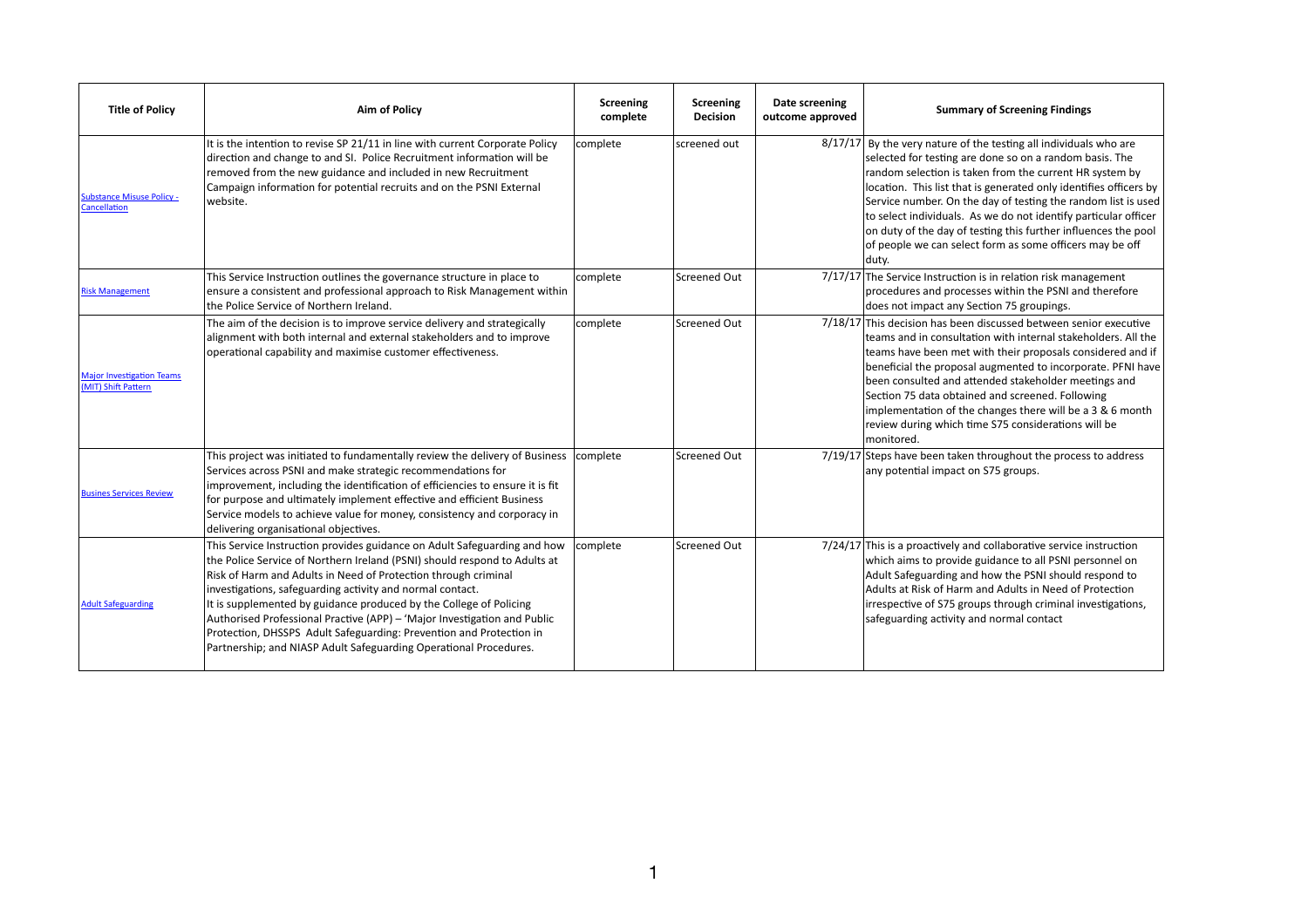| <b>DNA Elimination</b>                           | To establish a comprehensive and useful police DNA elimination database<br>for use in police investigations. This document describes the Service<br>Instruction for the Police Service of Northern Ireland concerning the<br>taking, recording, use, retention and destruction of DNA samples and<br>profiles from Police Officers deemed at risk of contaminating crime scenes<br>and evidential materials. These measures are essential in the context of<br>developments in DNA profiling techniques, the high investigative value<br>placed on this technology, and good practice within professional Policing.<br>Unattributed DNA profiles in casework are usually added to the DNA<br>Intelligence Databases; and in serious crime may well form the bases for<br>extensive further investigative processes such as familial DNA searching<br>operations and very public DNA Mass Screens. The purpose of a DNA<br>elimination record is to reduce to a minimum the risk of such actions being<br>taken on what are in fact contaminant DNA profiles inadvertently left by<br>attending police officers. The current part of the DNA used for forensic<br>purposes is classified as non-coding, there is no known purpose for this<br>part of the DNA and as such no medical or phenotypical information can<br>be derived from the profile. | complete | Screened out |
|--------------------------------------------------|-----------------------------------------------------------------------------------------------------------------------------------------------------------------------------------------------------------------------------------------------------------------------------------------------------------------------------------------------------------------------------------------------------------------------------------------------------------------------------------------------------------------------------------------------------------------------------------------------------------------------------------------------------------------------------------------------------------------------------------------------------------------------------------------------------------------------------------------------------------------------------------------------------------------------------------------------------------------------------------------------------------------------------------------------------------------------------------------------------------------------------------------------------------------------------------------------------------------------------------------------------------------------------------------------------------------------------------------------------|----------|--------------|
| Sexual violence and abuse SI                     | The aim of the Service Instruction is to ensure that officers and staff<br>provide all victims of sexual crime with an effective and appropriate police<br>response. The outcome desired is an improvement of investigation and<br>prosecution in these serious crimes.                                                                                                                                                                                                                                                                                                                                                                                                                                                                                                                                                                                                                                                                                                                                                                                                                                                                                                                                                                                                                                                                             | complete | screened out |
| Pay and allowances                               | The policy aims to review the current arrangements for Police Pay and<br>Allowances and update as required to clarify existing information and<br>comply with current regulations in relation to:-<br>- Keeping in Touch (KiT) Days – clarification in relation to attendance at<br>court and payment off. (Section 3.10)<br>Continuance of Pay and Allowances in respect of Temporary Promotion<br>when ill added to Table 4.7.<br>Recovery of Overpayments (Revised) (Section 4.8)<br>Updated pay scales (Section 6)                                                                                                                                                                                                                                                                                                                                                                                                                                                                                                                                                                                                                                                                                                                                                                                                                              | complete | screened out |
| <b>SOTP</b> accommodation and meal<br>allowances | The change from Student Officer having a compulsory 4 week residential<br>period at the start of the training course is a recommendation from the<br>review into the Police College conducted in August and September 2016<br>and published in November 2016. The move to optional accommodation<br>based on eligibility is to provide a work / life balance for Students that is<br>not effected by a requirement to reside. The recommendation indicates<br>that compulsory residential should not be a requirement to complete the<br>course and no Student should feel that they are at any disadvantage by<br>maintaining a home life even during an intensive course                                                                                                                                                                                                                                                                                                                                                                                                                                                                                                                                                                                                                                                                          | complete | Screened out |
| <b>Active listening</b>                          | The aim of the project once Active Listening is embedded within L District<br>will be to open to referrals from any department within PSNI and assist in<br>providing support to Active Listening as it begins to expand its volunteer<br>base throughout Northern Ireland to support those most vulnerable and<br>those who consent to assistance from Active Listening                                                                                                                                                                                                                                                                                                                                                                                                                                                                                                                                                                                                                                                                                                                                                                                                                                                                                                                                                                            | complete | screened out |

| complete | Screened out | 8/11/17 All police officers will be required to provide their DNA for<br>inclusion on the elimination database irrespective of<br>belonging to any one or more sect. 75 grouping.                                                                                                                                                                                                                                                                                                                                                                                                                                                                                            |
|----------|--------------|------------------------------------------------------------------------------------------------------------------------------------------------------------------------------------------------------------------------------------------------------------------------------------------------------------------------------------------------------------------------------------------------------------------------------------------------------------------------------------------------------------------------------------------------------------------------------------------------------------------------------------------------------------------------------|
| complete | screened out | 8/16/17 The instruction provides a corporate and accountable<br>structure to respond professionally to every incident or<br>crime of Sexual Violence and abuse irrespective of the<br>Section 75 groupings.                                                                                                                                                                                                                                                                                                                                                                                                                                                                  |
| complete | screened out | 8/17/17 The updates to the policy aim to provide uniformity in<br>relation to allowances and affects all Regular Police Officers<br>regardless of the protected groupings described in Section<br>75.<br>KiT days relate to Operational Maternity Pay and therefore<br>relates to females only. However, there is there an<br>entitlement to Keeping In Touch (KIT) days when on<br>additional paternity leave. In such an instance, an officer<br>who takes additional paternity leave is entitled to ten<br>Keeping in Touch (KIT) days without bringing their leave to<br>an end. This entitlement is separate from the mother's or<br>adopter's entitlement to KIT days. |
| complete | Screened out | 8/16/17 The college see no affect on any section 75 groupings by<br>making the residential aspect optional based on eligibility<br>alone and believe that providing a method for Students to<br>avail of accommodation on a request basis for 23 weeks<br>positively assists all grouping. It is seen that it specifically<br>would advantage those Students with partners, spouses,<br>families, caring responsibilities and dependants being able to<br>feel that the need to maintain a life balance at all stages of<br>their careers including training would positively impact on<br>attracting those groupings to the police as a career                              |
| complete | screened out | 10/6/17 The ongoing development of supportive measures aims to<br>improve service delivery to those most vulnerable in our<br>society. This includes but not exclusive to the Section 75<br>Groups                                                                                                                                                                                                                                                                                                                                                                                                                                                                           |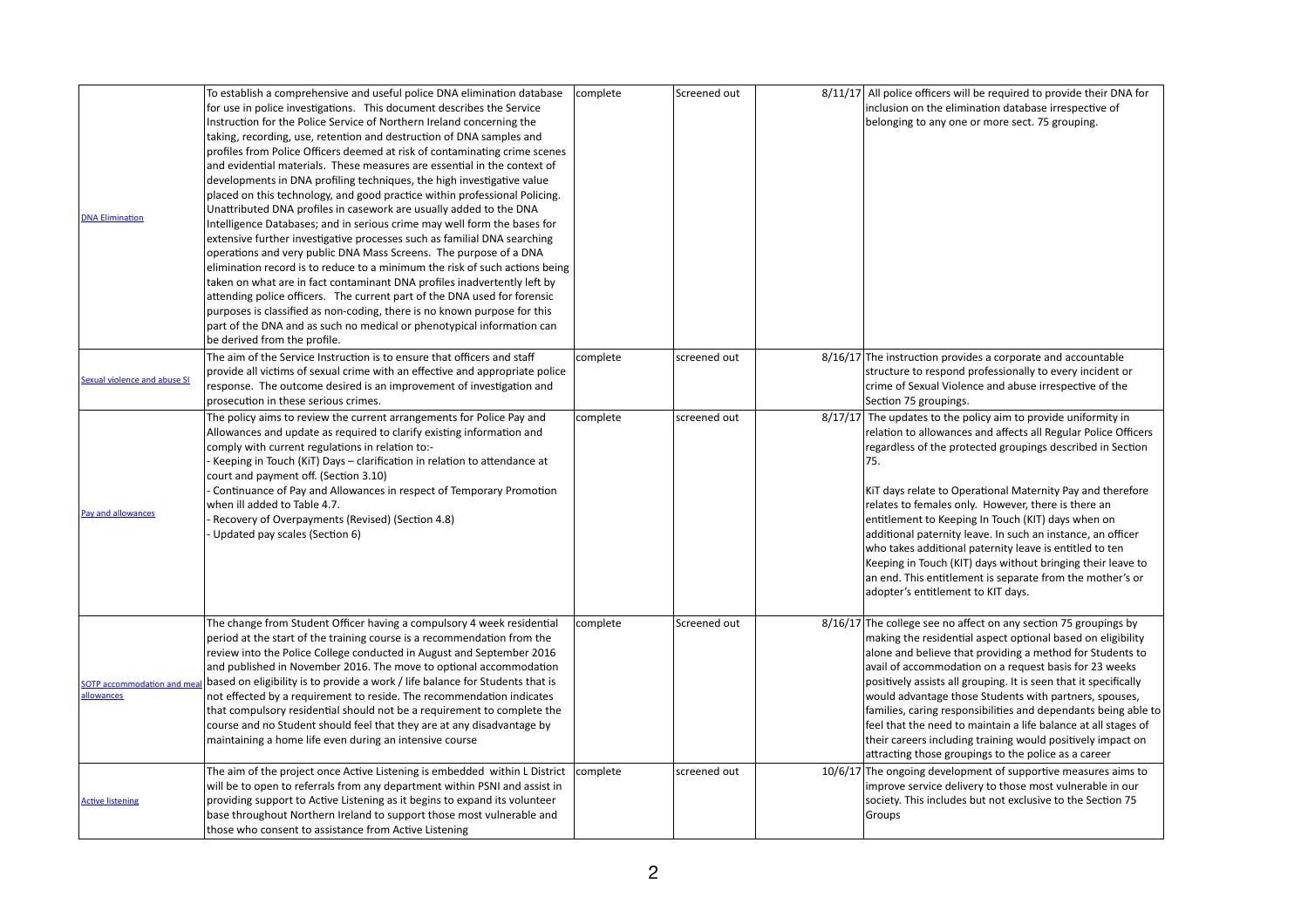| <b>Cancellation FGM SP</b>     | The aim of the Service Instruction is to ensure that officers and staff<br>provide all victims of sexual crime, including FGM, with an effective and<br>appropriate police response. The outcome desired is an improvement of<br>investigation and prosecution in these serious crimes.                                                                                                                                                                                                                                                                                                                                                                                                                                                                                                                                                                                                                                                                                                                                                                                                                                                                  | complete | screened out |
|--------------------------------|----------------------------------------------------------------------------------------------------------------------------------------------------------------------------------------------------------------------------------------------------------------------------------------------------------------------------------------------------------------------------------------------------------------------------------------------------------------------------------------------------------------------------------------------------------------------------------------------------------------------------------------------------------------------------------------------------------------------------------------------------------------------------------------------------------------------------------------------------------------------------------------------------------------------------------------------------------------------------------------------------------------------------------------------------------------------------------------------------------------------------------------------------------|----------|--------------|
|                                | The proper management of Critical Incidents has the potential to cultivate<br>good public relations with various members of the community; provide<br>opportunity for meaningful engagement and provide opportunities to<br>construct or enhance appropriate partnerships.                                                                                                                                                                                                                                                                                                                                                                                                                                                                                                                                                                                                                                                                                                                                                                                                                                                                               | complete | screened out |
| <b>Critical Incident</b>       | The Police Service must continue to build and retain public trust &<br>confidence, particularly among underrepresented groups and citizens &<br>communities who are most at risk of harm. This is essential to successful<br>policing and embedded in the Equality, Diversity & Good Relations Strategy<br>2012-2017. The quality of our response to all incidents underpins this.                                                                                                                                                                                                                                                                                                                                                                                                                                                                                                                                                                                                                                                                                                                                                                       |          |              |
|                                | Implementation of this Service Instruction has the potential for positive<br>impacts on promotion of equality of opportunity and good relations.                                                                                                                                                                                                                                                                                                                                                                                                                                                                                                                                                                                                                                                                                                                                                                                                                                                                                                                                                                                                         |          |              |
| <b>What works unit</b>         | The What Works Unit aims to promote and support decisions based upon<br>strong evidence of what works and to provide cost-efficient, useful<br>services.<br>The What Works Unit will identify strategic collaborative outcome based<br>solutions and programs through evidence based analysis and practice to<br>address complex or intractable policing problems or how to deliver and<br>measure new areas of policing.<br><b>Obiectives</b><br>• Identify and agree the Service research priorities<br>· Identify best practice by reviewing research on practices and<br>interventions in policing<br>• Provide in-house analysis and research and, where necessary,<br>commission research into complex issues<br>• Establish relationships with research partners<br>• Assess how effective policies and practices are against an agreed set of<br><b>loutcomes</b><br>$\bullet$ Share findings in an accessible way<br>• Provide PSNI and other crime reduction stakeholders with the<br>knowledge, tools and guidance to help them target their resources more<br>effectively<br>• Encourage the use of these findings to inform their decisions | complete | screened out |
|                                | Guidance and signposting for officers as to what international assistance<br>can be provided and how to access it to assist their role.<br>To ensure that investigating officers follow appropriate channels of                                                                                                                                                                                                                                                                                                                                                                                                                                                                                                                                                                                                                                                                                                                                                                                                                                                                                                                                          | complete | screened out |
| <b>International enquiries</b> | communication and process to obtain information and assistance<br>To draw into one document brief guidance on a range of international<br>business available to assist officers                                                                                                                                                                                                                                                                                                                                                                                                                                                                                                                                                                                                                                                                                                                                                                                                                                                                                                                                                                          |          |              |

| complete | screened out | $9/26/17$ Links to number 178 above                                                                                                                                                                                                                                                                                                                                                                                                |
|----------|--------------|------------------------------------------------------------------------------------------------------------------------------------------------------------------------------------------------------------------------------------------------------------------------------------------------------------------------------------------------------------------------------------------------------------------------------------|
| complete | screened out | 9/28/17 The cumulative effect of the Service Procedure provides a<br>focus on effective service delivery to contribute positively to<br>confidence in the Police Service, actively promoting equality<br>of opportunity in a proportionate way.                                                                                                                                                                                    |
| complete | screened out | $9/7/17$ In line with the benefits outlined below it is anticipated that<br>the unit will have a positive impact on the wider community<br>and the 9 S75 groups through using evidence based policing<br>decisions to assess what works and deliver quality services<br>or where services are not meeting their goal to suggest<br>effective policies, strategies, and initiatives to enhance<br>services, policies and strategies |
| complete | screened out | $9/4/17$ The policy provides guidance to officers in relation to an<br>internal PSNI function only. It does not directly affect any of<br>the stated groupings                                                                                                                                                                                                                                                                     |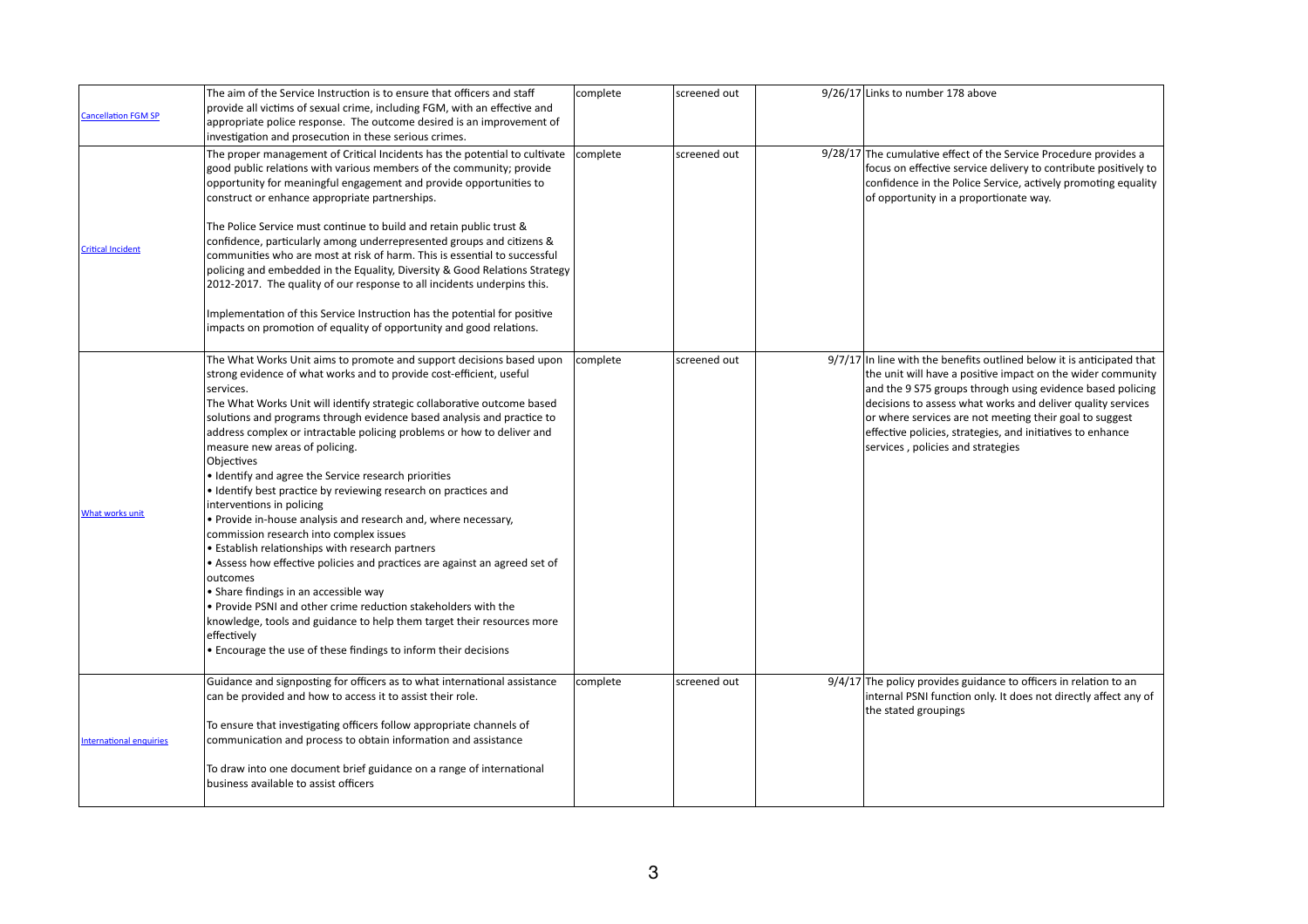|                                      | At the end of 2016 the Service First Board approved the elements of the<br>Policing with Community project, including developing training in<br><b>Collaborative Problem Solving.</b>                                                                                                                                                                                                                                                                                                                                                                                                                                                                                                                                                                                                                                                                                                                                                                                                                                                                                  | complete | screened out |
|--------------------------------------|------------------------------------------------------------------------------------------------------------------------------------------------------------------------------------------------------------------------------------------------------------------------------------------------------------------------------------------------------------------------------------------------------------------------------------------------------------------------------------------------------------------------------------------------------------------------------------------------------------------------------------------------------------------------------------------------------------------------------------------------------------------------------------------------------------------------------------------------------------------------------------------------------------------------------------------------------------------------------------------------------------------------------------------------------------------------|----------|--------------|
|                                      | The aim of the Problem Solving work stream is to:                                                                                                                                                                                                                                                                                                                                                                                                                                                                                                                                                                                                                                                                                                                                                                                                                                                                                                                                                                                                                      |          |              |
| <b>Collaborative problem solving</b> | • Develop a corporate problem solving model using NDM (National<br>Decision Model) and embed this culturally with The Police Service of<br>Northern Ireland<br>• Skill officers and staff to understand and adopt problem solving methods<br>to work collaboratively with communities, other statutory agencies and<br>partners in the voluntary sector.<br>• Provide toolkit/ guidance document of problem solving methods to<br>enhance face to face training.<br>• Develop a distance learning package with the Open University to<br>enhance shills in Problem Solving for Community Safety<br>. Develop closer links with the Police College so that training for<br>probationers, Emerging Leaders and all officers and staff has a common<br>theme and is linked towards CPD (Continuous Professional Development).<br>• Significant investment of time, effort and costs by Police Officers and<br>police staff alone has had limited impact.<br>Austerity has generated momentum for public services to review practices<br>and generate innovative solutions |          |              |
|                                      |                                                                                                                                                                                                                                                                                                                                                                                                                                                                                                                                                                                                                                                                                                                                                                                                                                                                                                                                                                                                                                                                        |          |              |
|                                      | The Service Instruction provides guidance to PSNI employees and<br>contractors in relation to the process of raising concerns of wrongdoing<br>and outlines how such reports will be dealt with. (Whisitleblowing)                                                                                                                                                                                                                                                                                                                                                                                                                                                                                                                                                                                                                                                                                                                                                                                                                                                     | complete | screened out |
| <b>Reporting Wrongdoing</b>          |                                                                                                                                                                                                                                                                                                                                                                                                                                                                                                                                                                                                                                                                                                                                                                                                                                                                                                                                                                                                                                                                        |          |              |

| complete | screened out | 9/26/17 | Collaborative Problem Solving helps individuals and<br>communities to build community cohesion and inclusivity<br>which will improve relationships in communities. There is no<br>data or perception that the protected groupings will be<br>negatively impacted, either internally or externally. Whilst<br>there is potential some impact on disability groupings this<br>has been mitigated by contact with disability organisations.                                                                 |
|----------|--------------|---------|----------------------------------------------------------------------------------------------------------------------------------------------------------------------------------------------------------------------------------------------------------------------------------------------------------------------------------------------------------------------------------------------------------------------------------------------------------------------------------------------------------|
| complete | screened out |         | 10/2/17 Each whistleblowing report will be assessed and if necessary,<br>investigated on its merits. In our response to individual<br>reports, managers are expected to be mindful of S75<br>groupings, and where appropriate, support provided under<br>Section 9 of the Service Instruction can be adjusted to<br>specific needs should this arise. There is no data or<br>anecdotal information to suggest that this Service<br>Instruction would have any adverse impact on Section 75<br>groupings. |